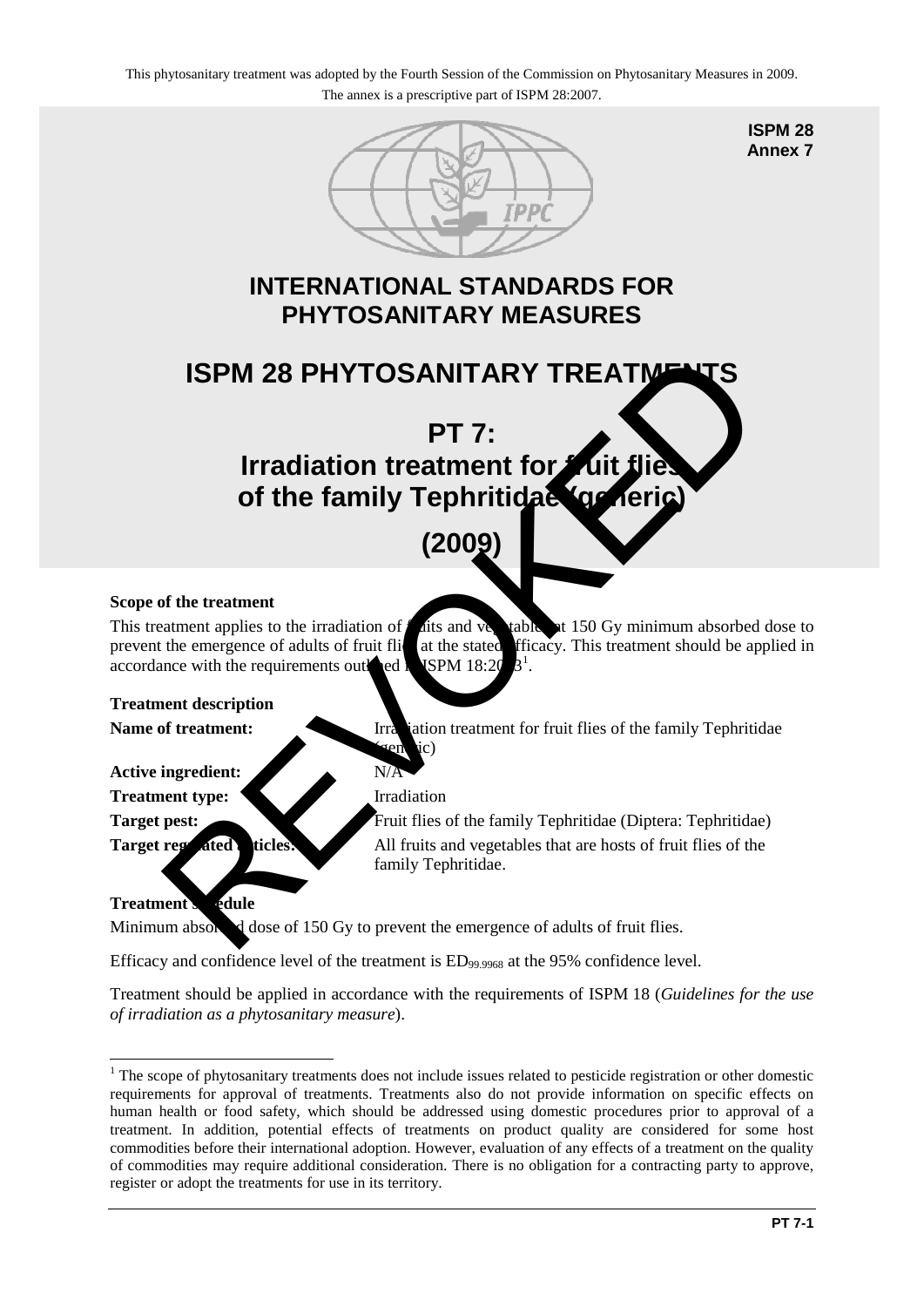This irradiation treatment should not be applied to fruit and vegetables stored in modified atmospheres.

#### **Other relevant information**

Since irradiation may not result in outright mortality, inspectors may encounter live, but non-viable larvae and/or pupae during the inspection process. This does not imply a failure of the treatment.

The Technical Panel on Phytosanitary Treatments based its evaluation of this treatment on the research work undertaken by Bustos *et al.* (2004), Follett & Armstrong (2004), Gould & von Windeguth (1991), Hallman (2004), Hallman & Martinez (2001), Hallman & Thomas (1999), Hallman & Worley (1999), Heather *et al.* (1991), Jessup *et al.* (1992), von Wideguth (1986) and von Windeguth & Ismail (1987) that determined the efficacy of irradiation as a treatment for this pest in *Averrhoa carambola*, *Carica papaya*, *Citrus paradisi*, *Citrus reticulata*, *Citrus sinensis*, *Lycopersicon esculentum*, *Malus domestica*, *Mangifera indica*, *Persea americana*, *Prunus avium* and *Vaccinium corymbosum*.

Extrapolation of treatment efficacy to all fruits and vegetables was sed on knowledge and experience that radiation dosimetry systems measure the actual radiation dose absorbed  $\mathbb{R}^n$  the target pest independent of host commodity, and evidence from research studies on a variety of pests and commodities. These include studies on the following pests and hosts: *anastrepha ludens* (*Citrus paradisi* and *Mangifera indica*), A. *suspensa (Averrhoa caramis la, Chus paradisi* and *Mangifera paradisi* and *Mangifera indica*), *A. suspensa* (*Averrhoa carambola*, *Citrus paradisi* and *Mangifera indica*), *Bactrocera tryoni* (*Citrus sinensis*, *Lycopersicon ly opersicum*, *Malus omestica*, *Mangifera indica*, *Persea americana* and *Prunus avium*), *Cydia pomonella* (*Malus domestica* and artificial diet) and *Grapholita molesta* (*Malus domestica* and artificial et) (Bustos *al.*, 2004; Gould & von Windeguth, 1991; Hallman, 2004, Hallman & Martinez, 2003; *et al.*, 1992; Mansour, 2003; von Windeguth, 1986; von Windeguth & Ismail 1987, is recognized, however, that treatment von Windeguth, 1986; von Windeguth & Ismail, 1987 efficacy has not been tested for all potential  $\overline{a}$  full and vegetable hosts of the target pest. If evidence becomes available to show that the extrapolation of the treatment to cover all hosts of this pest is incorrect, then the treatment will be review papaya, Climis paradisi, Climis reticulata, Climis sinensis, Lycopersicon esculentum<br>ca, Manglera indica, Persea americana, Prunus avium and Vaccinium anym.<br>
Income and Manglera indica, Persea americana, Prunus avium and V

#### **References**

- Bustos, M.E., Enkerlin, W. Reyes, J. **Toledo**, J. 2004. Irradiation of mangoes as a postharvest quarantine treatment for **fruit flies** (pitera: Tephritidae). *Journal of Economic Entomology*, 97: 286−292.
- **Follett, P.A. & Armstrong, J.W.** 2004. Revised irradiation doses to control melon fly, Mediterranean fruit fly, and **Oriental fluit fly (Diptera: Tephritidae)** and a generic dose for tephritid fruit flies. *Journal of Economic Entomology*, 97: 1254–1262.
- Gould, W.P. & n Windeguin, D.L. 1991. Gamma irradiation as a quarantine treatment for carambolas infested with Caribbean fruit flies. *Florida Entomologist*, 74: 297−300.
- Hallman, G.J. 200<del>4.</del> Inizing irradiation quarantine treatment against Oriental fruit moth (Lepidoptera: Tortricidae) in ambient and hypoxic atmospheres. *Journal of Economic Entomology*, 97: 824−827.
- **Hallman, G.J.** 2004. Irradiation disinfestation of apple maggot (Diptera: Tephritidae) in hypoxic and low-temperature storage. *Journal of Economic Entomology*, 97: 1245−1248.
- **Hallman, G.J. & Martinez, L.R.** 2001. Ionizing irradiation quarantine treatments against Mexican fruit fly (Diptera: Tephritidae) in citrus fruits. *Postharvest Biology and Technology*, 23: 71−77.
- **Hallman, G.J. & Thomas, D.B.** 1999. Gamma irradiation quarantine treatment against blueberry maggot and apple maggot (Diptera: Tephritidae). *Journal of Economic Entomology*, 92: 1373−1376.
- **Hallman, G.J. & Worley, J.W.** 1999. Gamma radiation doses to prevent adult emergence from immatures of Mexican and West Indian fruit flies (Diptera: Tephritidae). *Journal of Economic Entomology*, 92: 967−973.